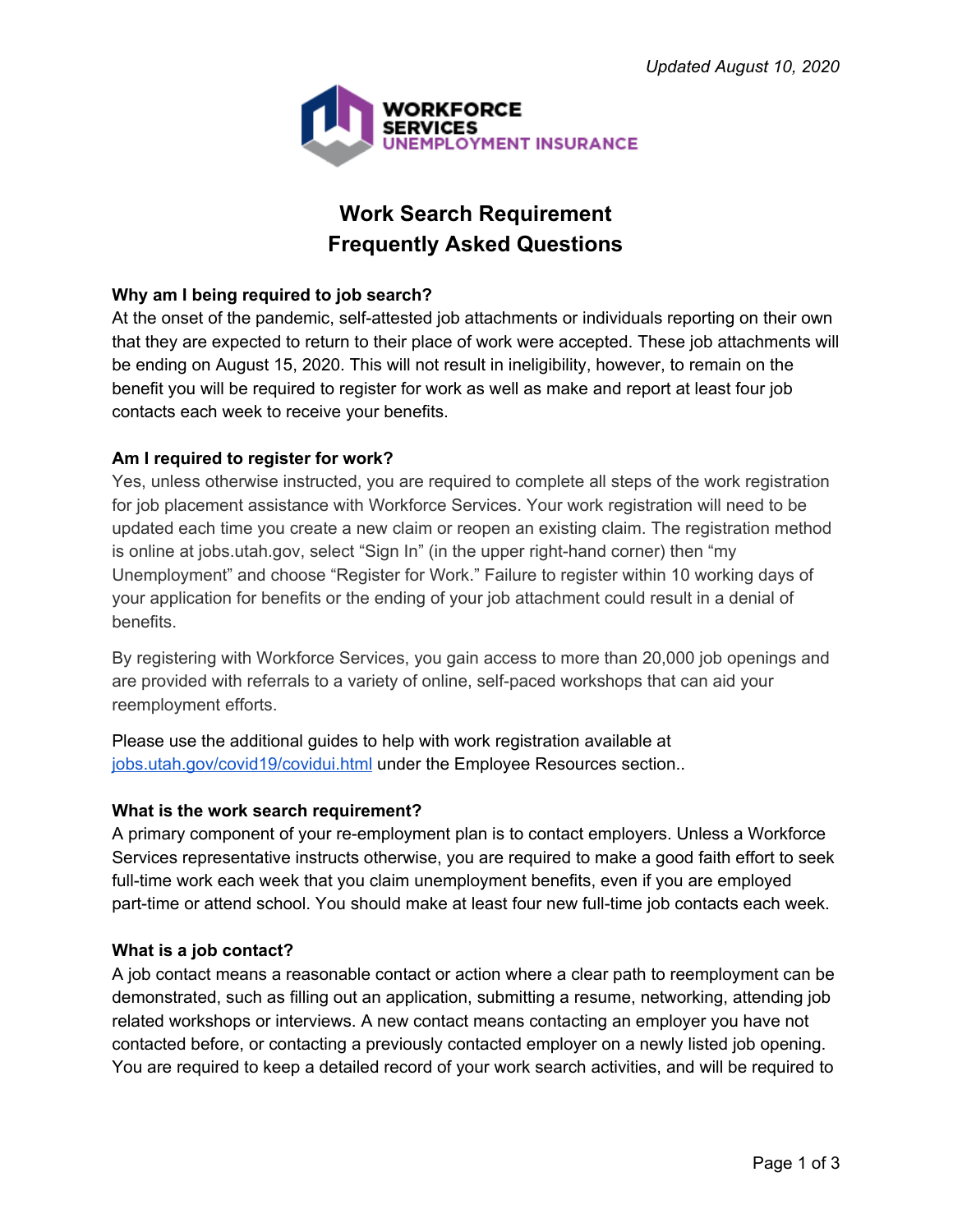

provide this information on your weekly claim. You may also be selected at any time for an audit or eligibility review during which you will be asked to provide this information.

### **What information should I keep when job searching?**

Your record of employer contacts should include the following:

- Date of contact
- Name of company or other identifying information, such as job reference number
- Company address, phone number, email, web link, or person contacted
- Position title
- Method of contact
- Results of contact

A sample table is located at the back of the [Claimant](https://jobs.utah.gov/ui/jobseeker/claimguide.html) Guide you have been provided. It is important for you to be able to show you are taking proactive steps to obtain full time employment by reaching out and contacting new employers. Failure to provide this information may result in a denial of benefits, delayed payment or possible overpayments and penalties.

### **If I am "high risk" to COVID-19, am I still required to job search?**

Yes, you must be physically and mentally able to work full-time. If you are ill, injured, on a leave of absence or unable to work for any other reason, you may not be eligible for benefits for that period of time.

While being high risk may limit the jobs that are available to you, there continue to be jobs available for those that are high risk. You are required to report that you are not available for work when any condition exists that could prevent you from working, accepting work or seeking full-time work.

You must be immediately available to accept full-time work. You cannot place unreasonable restrictions on the hours you will work, the wage you will accept, or the distance you will travel to work**.**

### **Where can I get help job searching?**

Workforce Services offers many tools and services online at [jobs.utah.gov](https://jobs.utah.gov/) and through each of our Employment Centers state-wide. These services include:

- Career counselling
- Job searching
- Resume assistance
- Workshops
- Re-employment services